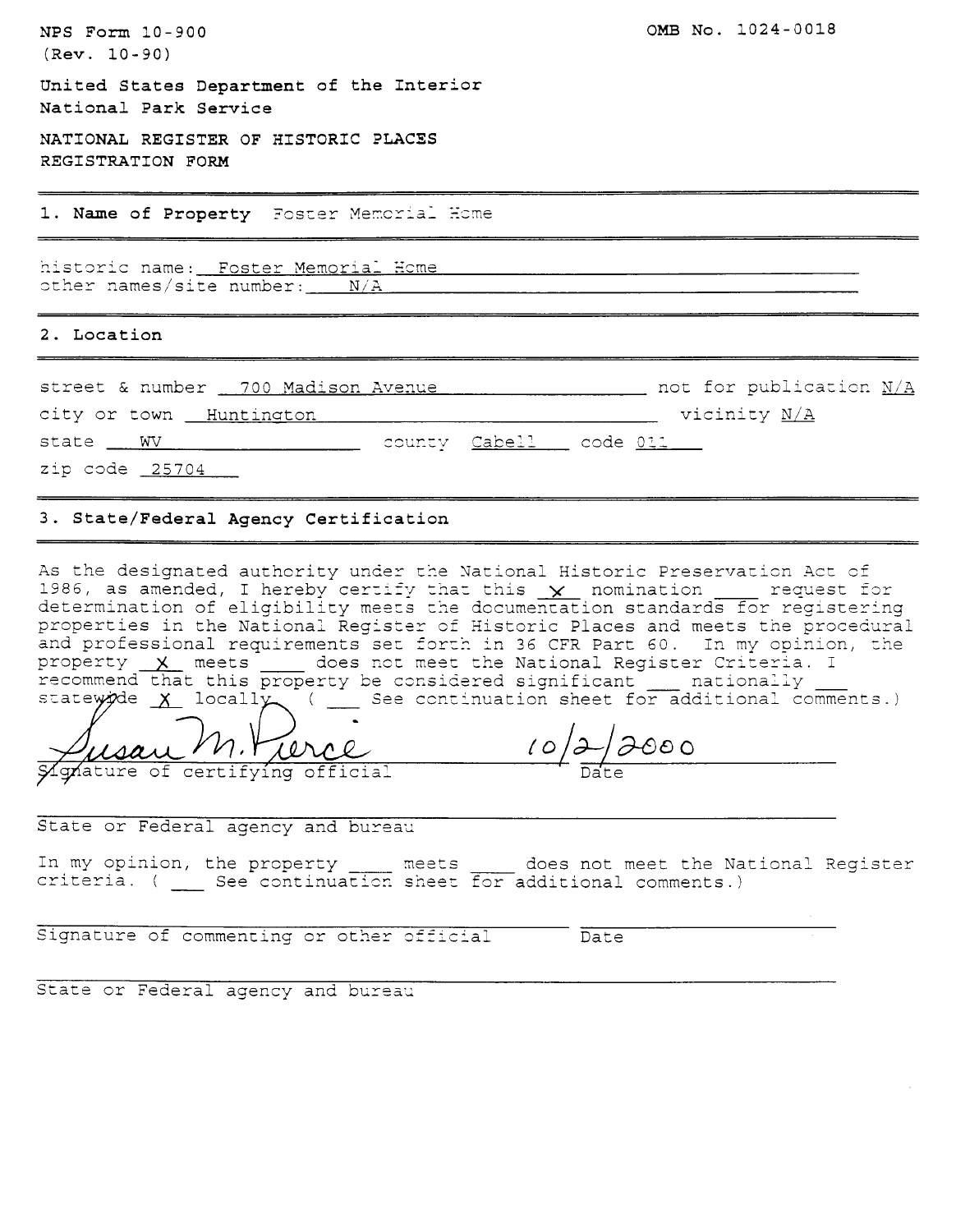USDI/NPS NRHP Registration Form Foster Memorial Home Cabell County, WV 8. 2008 2012 12:30 12:30 2012 12:30 2013 12:30 2014 12:30 2014 12:30 2014 12:30 2014 12:30

## **4. National Park Service Certification**

| I, hereby certify that this property is:                                    |                     |                   |
|-----------------------------------------------------------------------------|---------------------|-------------------|
| entered in the National Register<br>See continuation sheet.                 |                     |                   |
| determined eligible for the<br>National Register<br>See continuation sheet. |                     |                   |
| determined not eligible for the<br>National Register                        |                     |                   |
| removed from the National Register                                          |                     |                   |
| other (explain):                                                            |                     | $\bullet$         |
|                                                                             | Signature of Keeper | Date<br>of Action |

## **5. Classification**

**Ownership of Property** (Check as many boxes

- X private
- \_\_\_ public-local
- \_\_\_ public-State \_\_\_ public-Federal
- 

Category of Property (Check only one box)

 $X$  building (s) district  $\frac{1}{\sqrt{2}}$  site structure X building<br>
istrict<br>
site<br>
structure<br>
object<br>
...

## **Number of Resources within Property**



## Number of contributing resources previously listed in the National Register 0

```
Name of related multiple property listing (Enter "N/A" if property is not part
of a multiple property listing.) 
N/A
```
-- -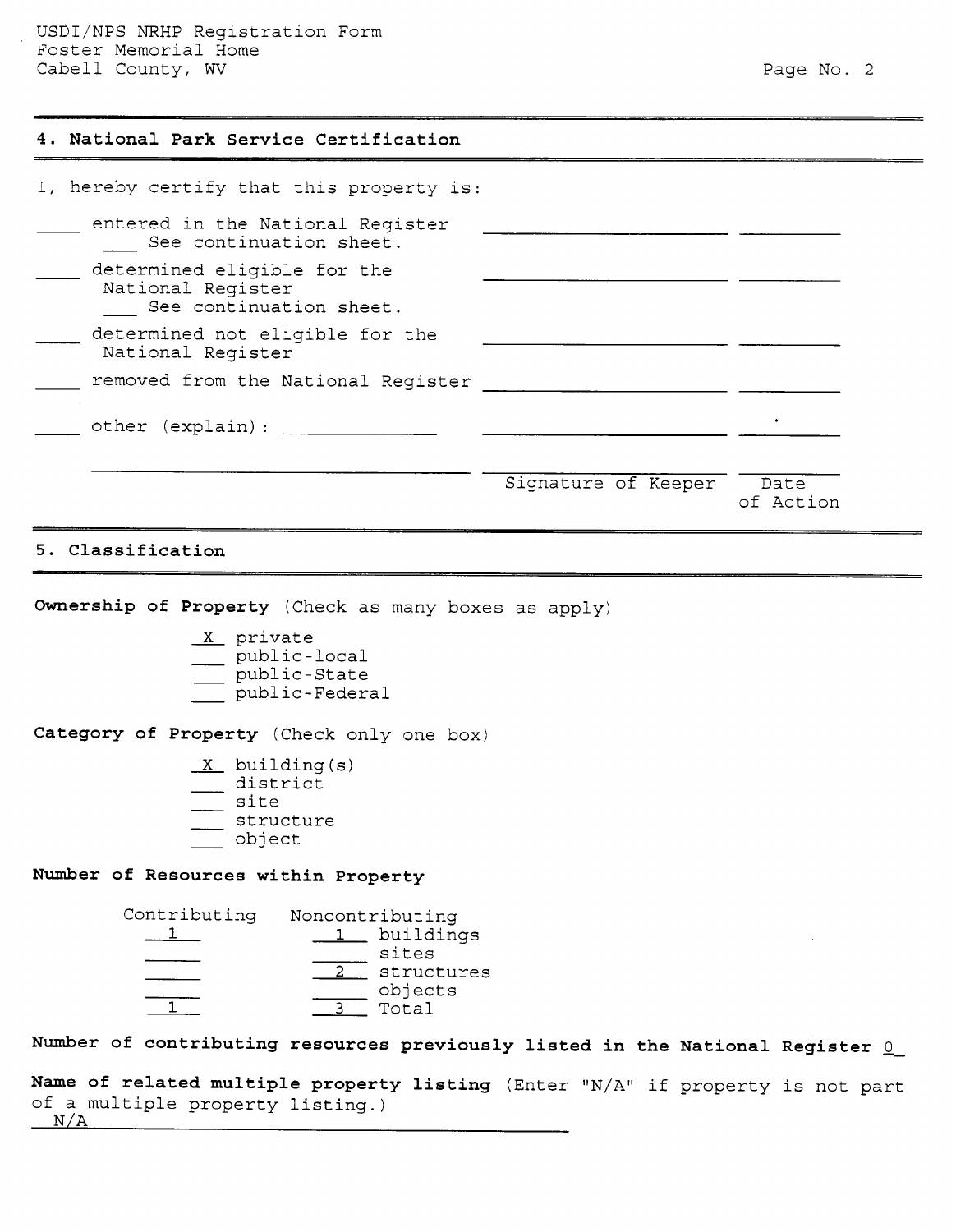# **6. Function or Use**

|                | Historic Functions (Enter categories from instructions)                                                   |                 |
|----------------|-----------------------------------------------------------------------------------------------------------|-----------------|
|                | Cat: Health Care The Sub: Sanitarium-rest home                                                            |                 |
|                |                                                                                                           |                 |
|                | Current Functions (Enter categories from instructions)                                                    |                 |
|                |                                                                                                           |                 |
|                |                                                                                                           | <u>facility</u> |
|                |                                                                                                           |                 |
| 7. Description | Architectural Classification (Enter categories from instructions)<br>LATE 19TH AND 20TH CENTURY REVIVALS: |                 |
|                | Georgian Revival                                                                                          |                 |
|                |                                                                                                           |                 |
|                | Materials (Enter categories from instructions)                                                            |                 |
|                | foundation Limestone                                                                                      |                 |
|                | roof Slate<br>walls Brick with Limestone Trim                                                             |                 |
|                |                                                                                                           |                 |
|                | other<br>Wood Portico and Window Trim                                                                     |                 |
|                |                                                                                                           |                 |

**Narrative Description** (Describe the historic and current condition of the property on one or more continuation sheets.)

## **8. Statement of Significance**

**Applicable National Register Criteria** (Mark "x" in one or more boxes for the criteria qualifying the property for National Register listing)

- cable National Register Criteria (Mark "x" in one or more boxes for the<br>
ria qualifying the property for National Register listing)<br>
X **A** Property is associated with events that have made a significant<br>
contribution to th contribution to the broad patterns of our history.
- $X$  B Property is associated with the lives of persons significant in our past.
- $X$  C Property embodies the distinctive characteristics of a type, period, or method of construction or represents the work<br>master, or possesses high artistic values, or represents<br>significant and distinguishable entity whose components<br>individual distinction.<br>D Property has yielded, or i period, or method of construction or represents the work of a master, or possesses high artistic values, or represents a significant and distinguishable entity whose components lack individual distinction.
	- important in prehistory or history.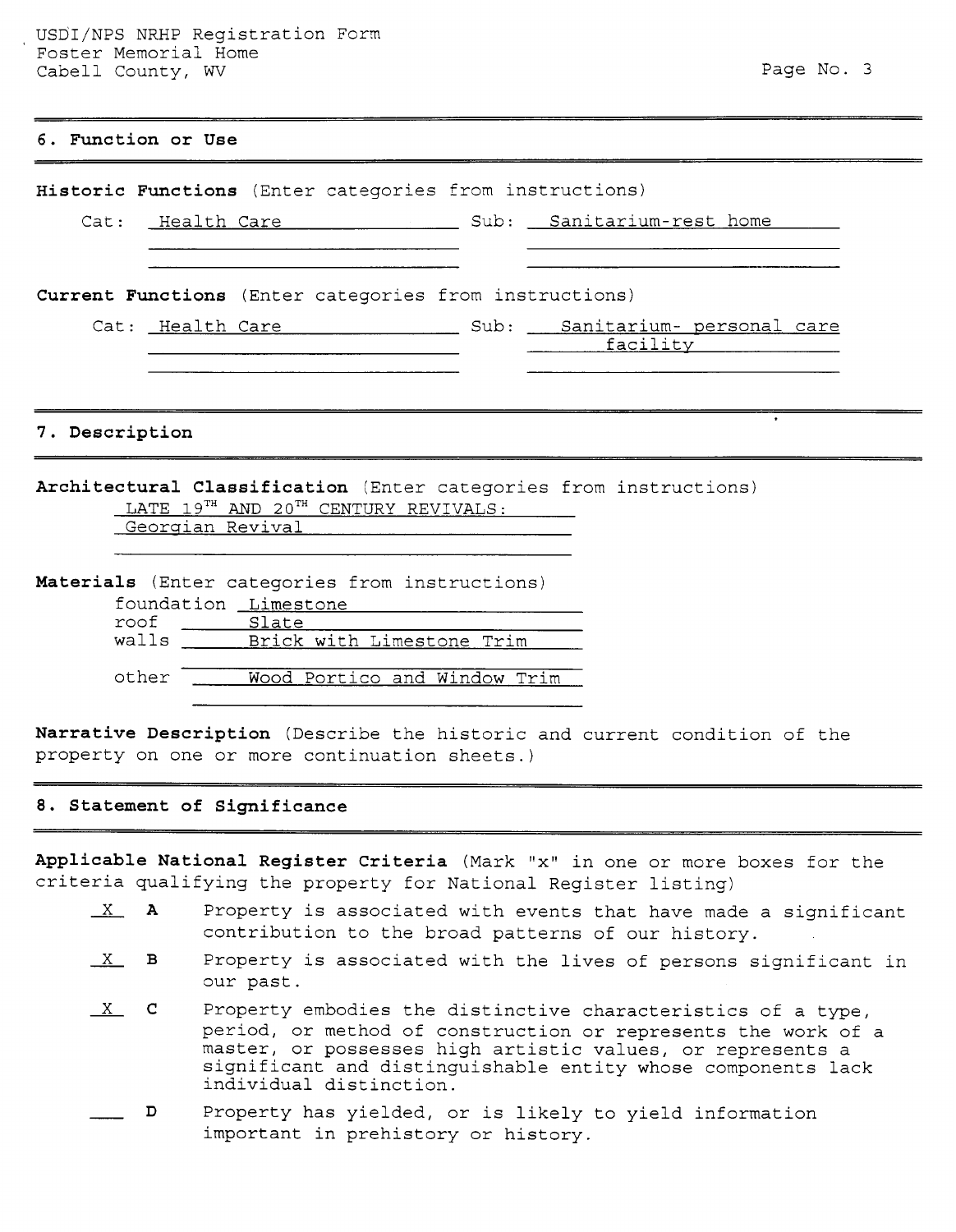USDI/NPS NRHP Registration Form Foster Memorial Home Cabell County, WV 8. 2012 12:30 12:30 12:30 12:30 12:30 12:30 12:30 12:30 12:30 12:30 12:30 12:30 12:30 12:30

Criteria Considerations (Mark "X" in all the boxes that apply.)

- N/A **A** owned by a religious institution or used for religious purposes.
- N/A B removed from its original location.
- N/A **c** a birthplace or a grave.
- N/A **D** a cemetery.
- N/A **E** a reconstructed building, object, or structure.
- N/A **F** a commemorative property.
- N/A **G** less than 50 years of age or achieved significance within the past 50 years.

**Areas of Significance** (Enter categories from instructions)

|                      | Architecture                                                 |
|----------------------|--------------------------------------------------------------|
|                      | Social History 1990                                          |
|                      | Commerce                                                     |
|                      |                                                              |
|                      |                                                              |
|                      |                                                              |
|                      |                                                              |
|                      |                                                              |
|                      |                                                              |
|                      | Period of Significance 1924-1950                             |
|                      |                                                              |
|                      |                                                              |
|                      |                                                              |
| Significant Dates    | 1924                                                         |
|                      |                                                              |
|                      |                                                              |
|                      |                                                              |
|                      | Significant Person (Complete if Criterion B is marked above) |
|                      | Foster, Bradley Waters                                       |
|                      |                                                              |
| Cultural Affiliation | $\mathrm{N}/\mathrm{A}$                                      |
|                      |                                                              |
|                      |                                                              |
|                      |                                                              |
| Architect/Builder    | Architect: Day, R.L. and Sidney L.                           |
|                      | Contractor: Harer, C.W.                                      |
|                      |                                                              |

**Narrative Statement of Significance** (Explain the significance of the property on one or more continuation sheets.)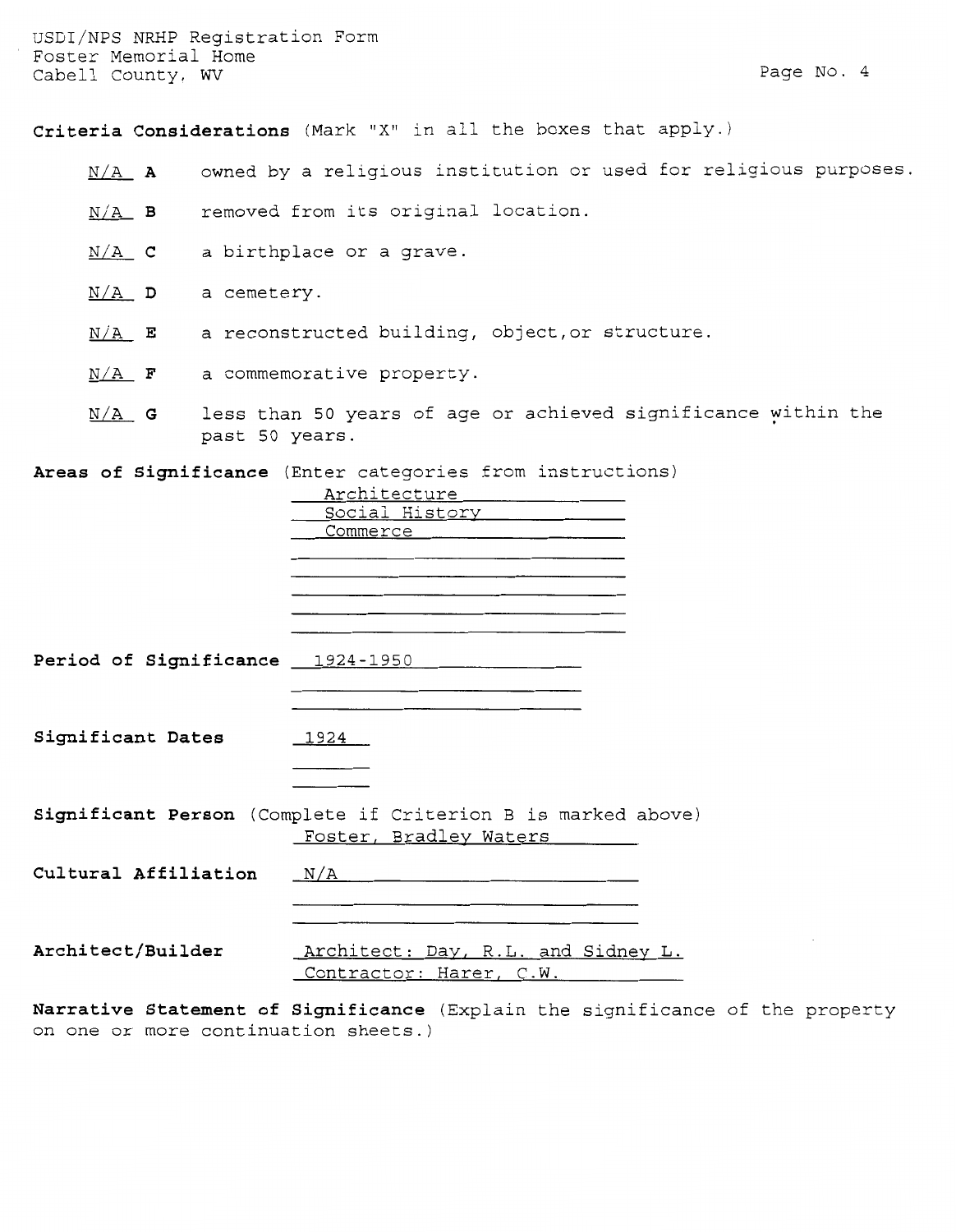#### **9. Major Bibliographical References**

(Cite the books, articles, and other sources used in preparing this form on one or more continuation sheets.) (Cite the books, articles, and other sources used in preparing this<br>or more continuation sheets.)<br>**Previous documentation on file (NPS)**<br>preliminary determination of individual listing (36 CFR 67) has<br>requested.

#### **Previous documentation on file (NPS)**

- requested.<br>previously listed in the National Register \_ Previous documentation on file (NPS)<br>
- preliminary determination of individual listing (36 CFR<br>
requested.<br>
- previously listed in the National Register<br>
- previously determined eligible by the National Register - preliminary determination of individual<br>requested.<br>- previously listed in the National Regist<br>previously determined eligible by the Na<br>designated a National Historic Landmark<br>recorded by Historic American Buildings been
- 
- 
- 
- $\equiv$  recorded by Historic American Buildings Survey  $\;\;\#$
- recorded by Historic American Engineering Record #

## **Primary Location of Additional Data**

- State Historic Preservation Office The Corded by Histori<br>
Primary Location of Add<br>
- State Historic Pres<br>
- Other State agency<br>
- Federal agency - Federal agency Primary Location of A<br>
- State Historic Pr<br>
Other State agency<br>
Federal agency<br>
Local government<br>
- University University<br>University  $X$  Other Name of repository: The Foster Foundation, Huntington, WV

## **10. Geographical Data**

#### Acreage of Property 1.613 Acres

**UTM References** (Place additional UTM references on a continuation sheet)

Quad Map Name: Huntington, WV- Ohio 38082-D4-TF-024

Zone Easting Northing<br>17 371940 4252420 3 Zone Easting Northing  $1$ <sup>7</sup> $\frac{7}{7}$ <sup>-</sup> 371940<sup>-</sup> 4252420<sub>3</sub>  $\overline{2}$  $\overline{4}$ See continuation sheet.

**Verbal Boundary Description** (Describe the boundaries of the property on continuation sheet.)

**Boundary Justification** (Explain why the boundaries were selected on a continuation sheet.)

#### **11. Form Prepared By**

name/title Gordon Inqerson

organization LukmireGrant Architecture date 17 Julv 2000

street & number 1001 Derekwood Lane 1000 telephone 301-459-8383

city or town Lanham 100 million and the State MD zip code 20706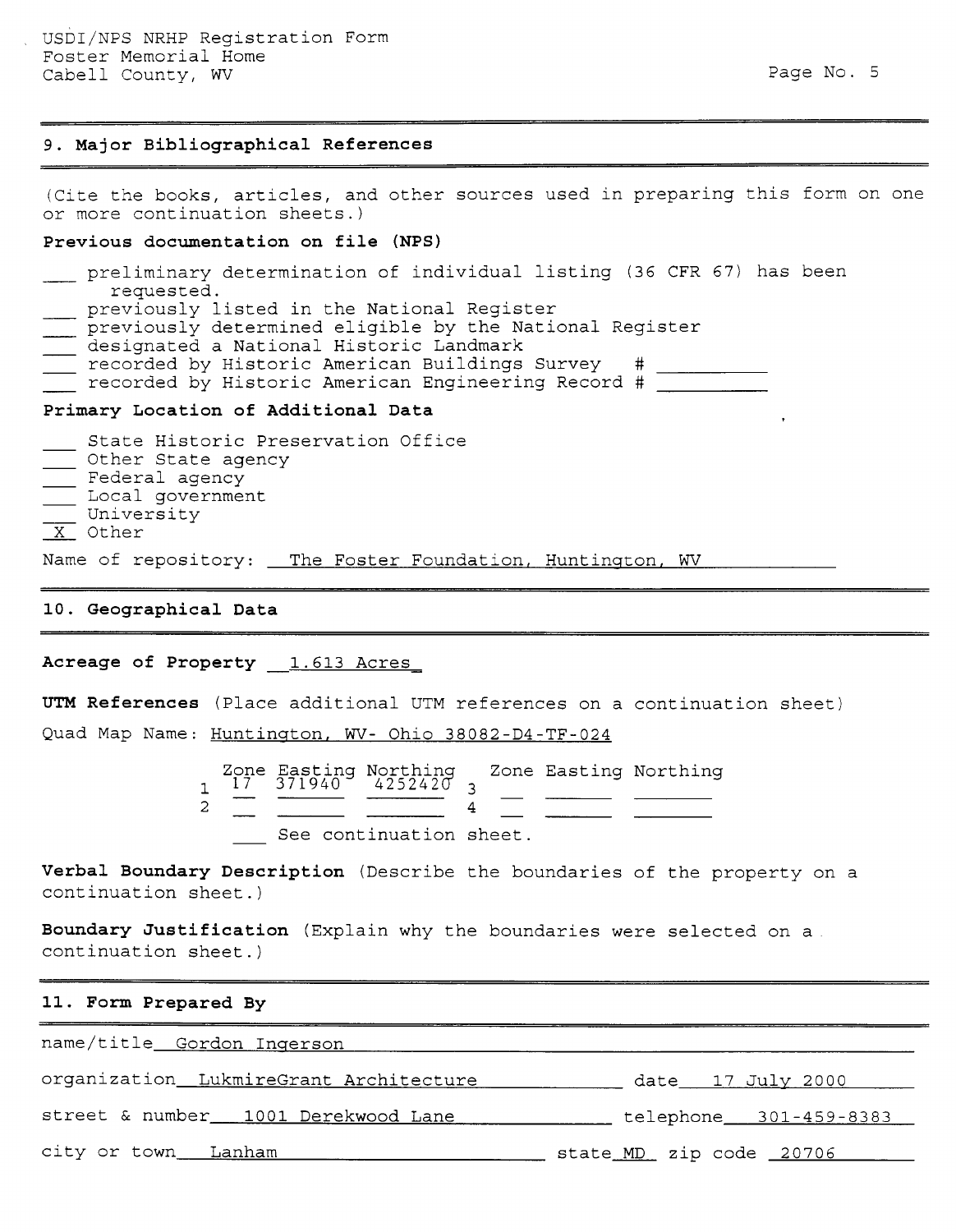--

#### **Additional Documentation**

Submit the following items with the completed form:

Continuation Sheets

Maps

- A USGS map (7.5 or 15 minute series) indicating the property's location.
- A sketch map for historic districts and properties having large acreage or numerous resources.

Photographs

Representative black and white photographs of the property.

Additional items (Check with the SHPO or FPO for any additional items).

#### **Property Owner**

(Complete this item at the request of the SHPO or FPO.)

name Reqency Park at Huntington, LLC

street & number 2086 General's Hiqhway, Ste. 101 telephone 301-261-8558

city or town\_Annapolis \_ \_ \_ \_ \_ \_ \_ \_ \_ \_ \_ state\_MD \_ zip code \_21401 \_\_

Paperwork Reduction Act Statement: This information is being collected for applications to the National Register of Historic Places to nominate properties for listing or determine eligibility for listing, to list properties, and to amend existing listings. Response to this request is required to obtain a benefit in accordance with the National Historic Preservation Act, as amended  $(16 \text{ U.S.C. } 470 \text{ et seq.}).$ 

Estimated Burden Statement: Public reporting burden for this form is estimated to average 18.1 hours per response including the time for reviewing instructions, gathering and maintaining data, and completing and reviewing the form. Direct comments regarding this burden estimate or any aspect of this form to the Chief, Administrative Services Division, National Park Service, P.O. Box 37127, Washington, DC 20013-7127; and the Office of Management and Budget, Paperwork Reductions Project (1024-0018), Washington, DC 20503.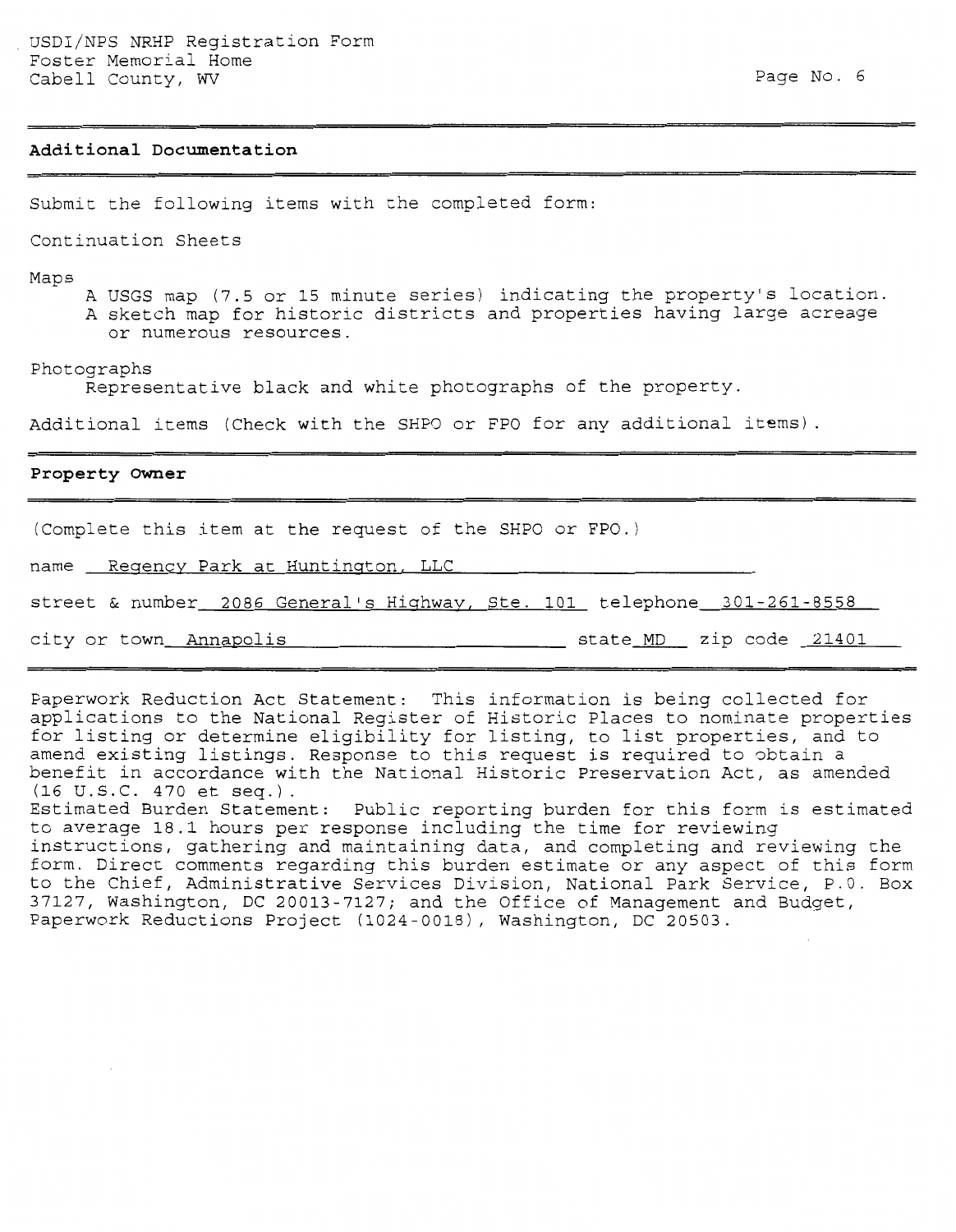| $NPS$ Form $10-900-a$<br>$(8 - 86)$                               | OMB No. 1024-0018                                                          |
|-------------------------------------------------------------------|----------------------------------------------------------------------------|
| United States Department of the Interior<br>National Park Service |                                                                            |
| NATIONAL REGISTER OF HISTORIC PLACES<br>CONTINUATION SHEET        |                                                                            |
| Section $7$<br>Page $1$                                           | Foster Memorial Home<br>name of property<br>Cabell, WV<br>county and State |

# **ARCHITECTURAL DESCRIPTION**

The Foster Memorial Home is an exquisitely detailed. three story enlarged Georgian mansion which was constructed on the west side of Huntington, West Virginia in 1924 to sene as a home for elderly widows. The building has served as a home for the elderly since its opening and has become a well-known location for seniors in the city. It is set within a green, park-like expanse of mown lawn with perimeter trees, filling an entire block on Madison Avenue. typical of prominent institutional buildings of the period.

# **Foster Memorial Home \*Constructed 1924 \*Contributing Building**

The main building is constructed of dark red brick in a flemish bond pattern set off by limestone quoins. There are limestone string courses separating the second and third floors as well as a limestone frieze at the roofline. Windows in the building are double-hung, with six over six true divided lights. Window sills and the occasional lintels and keystones are of limestone; many windows have jack or relieving arches. Classically detailed gabled dormers punctuate the pitched slate roof that crowns the complex.

The major street façade on the south side of the property along Madison Avenue is symmetrical with a central mass flanked by slightly recessed three bay wings and terminated by projecting gable-roofed pavilions. Each end of the central mass features a double chimney and the end pavilions each have two chimneys projecting from the roof. These pavilions have classically-detailed pediments facing Madison Avenue with central elliptical windows centered in the brickwork. The window pattern on the gable facades (individual windows on the edges with paired windows in the center) is emphasized by the stone medallions above the single windows on the second floor.

A terrace spans the entire south face of the building between the end bays. This is fronted by a low brick wall interrupted only by the central entrance stair. French doors with glass sidelights connect this terrace to the projecting bays; these doors have been given a Palladian motif. with a semi-circular blank arch above the central doors. The main entrance is set off by a two story portico distinguished by six massive two story tall wooden columns with "Temple of the Winds" (early Greek Corinthian) capitals. A metal balustrade tops this portico. The front entrance is surrounded by carved wooden pilasters and an elaborate wooden "broken" pediment extending to the second floor: the adjacent windows and glass sidelights to either side of the door are incorporated into this composition.

The east and west sides of the building are characterized by the hip roofs that terminate the primary building volume where it extends through the masses of the end pavilions. Separate entrances to the stair wells occur at the ends of the building, both marked by semi-circular porches consisting of wooden entablatures supported by brick columns and surmounted by metal balustrades. The stair towers are further distinguished by Palladian windows on the upper landings that cut across the limestone stringcourse between the second and third floors. These windows are of wood construction inscribed within elliptical brick arches.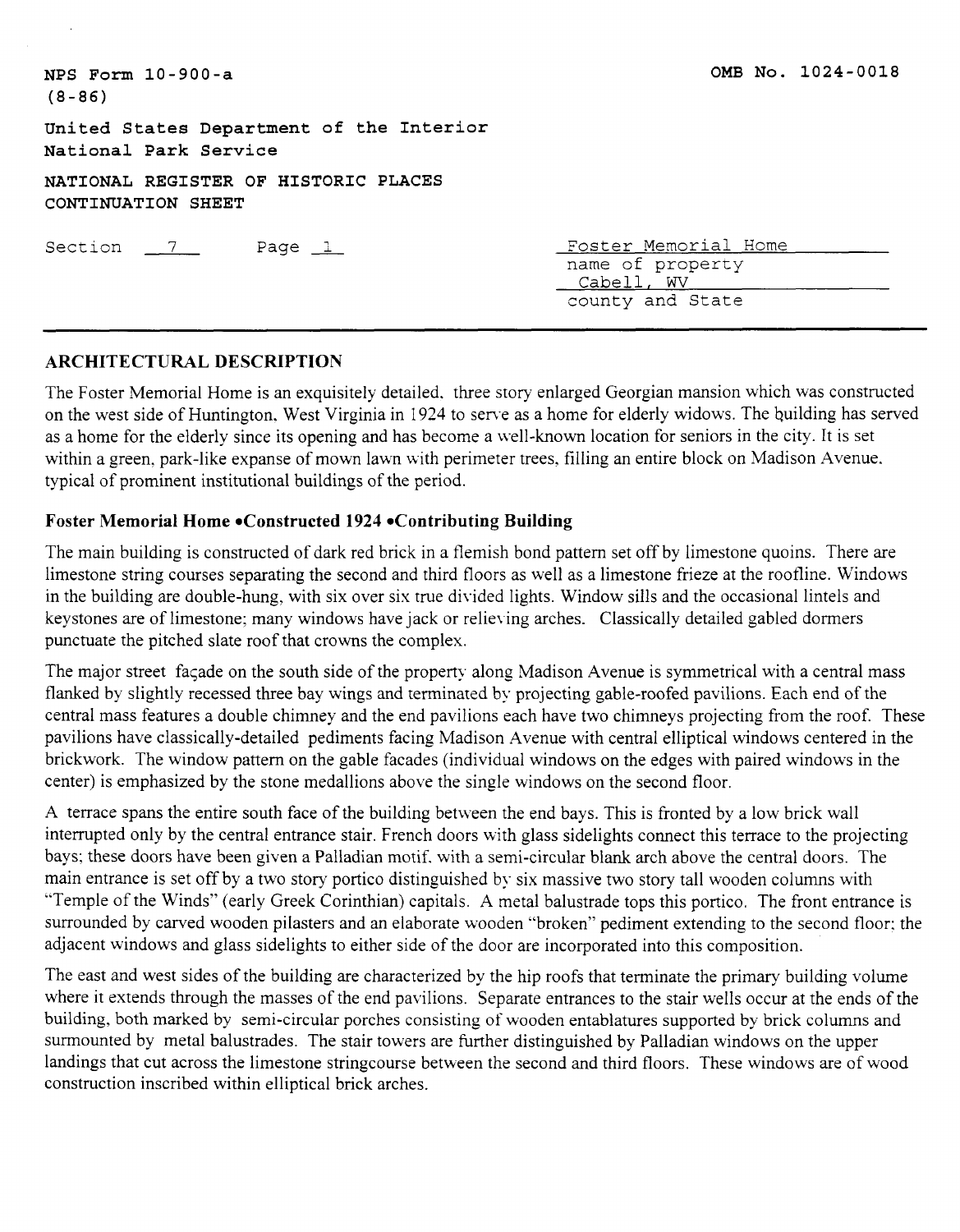| $NPS$ Form $10-900-a$<br>$(8 - 86)$                                | OMB No. 1024-0018                        |
|--------------------------------------------------------------------|------------------------------------------|
| United States Department of the Interior<br>National Park Service  |                                          |
| NATIONAL REGISTER OF HISTORIC PLACES<br>CONTINUATION SHEET         |                                          |
| Section <sub>2</sub> 7 <sub>2</sub> Page <sub>2</sub> <sub>2</sub> | Foster Memorial Home<br>name of property |
|                                                                    | Cabell, WV<br>County and State           |

There is a wing on the rear of the building projecting from the central pavilion. This wing historically was used primarily for service and communal functions for the home. The window patterns and wall treatments are relatively utilitarian on this portion of the building. There is a rear service porch and entrance at the alley side of this wing. The porch is defined by segmental brick arches that are set into the masonry of the building. A masonry chimney containing the flues projects through the roof.

The interior features a relatively modest lobby on the first floor. An archway leads from this lobby to the communal facilities in the north wing. There is a double loaded corridor extending between the stairs on the ends of the building on all three floors, and a central stair to the left of the entrance axis. Residential rooms are accessed from the corridor. There is a parlor located in the front of the end pavilions on each floor, connecting with the terrace at the first floor level. The interior retains its original woodwork, doors and transoms, which are of a simplified "transitional" style. Many of the moldings, including the wall base, are of plaster. The floors in the central areas are cement terrazzo.

This is a high quality building that retains most of its original materials and layout. The building has approximately 10,000 square feet on each of three floors.

# **Garage \*Constructed 1924 \*Noncontributing Building**

A modest one-story garage, built of brick at the time of the construction of the original building, lies adjacent to the alley just west of the north wing. This is a utilitarian "box" without the classical detail present on the main structure.

# **Car Shelters \*Constructed Circa 1980's \*Noncontributing Structures**

Two modem wooden car shelters have been constructed along the same alley serving the garage. These are plain and wholly utilitarian in nature, without any architectural or historic value. They are open-sided structures with essentially flat roofs, and are not attached to the main building.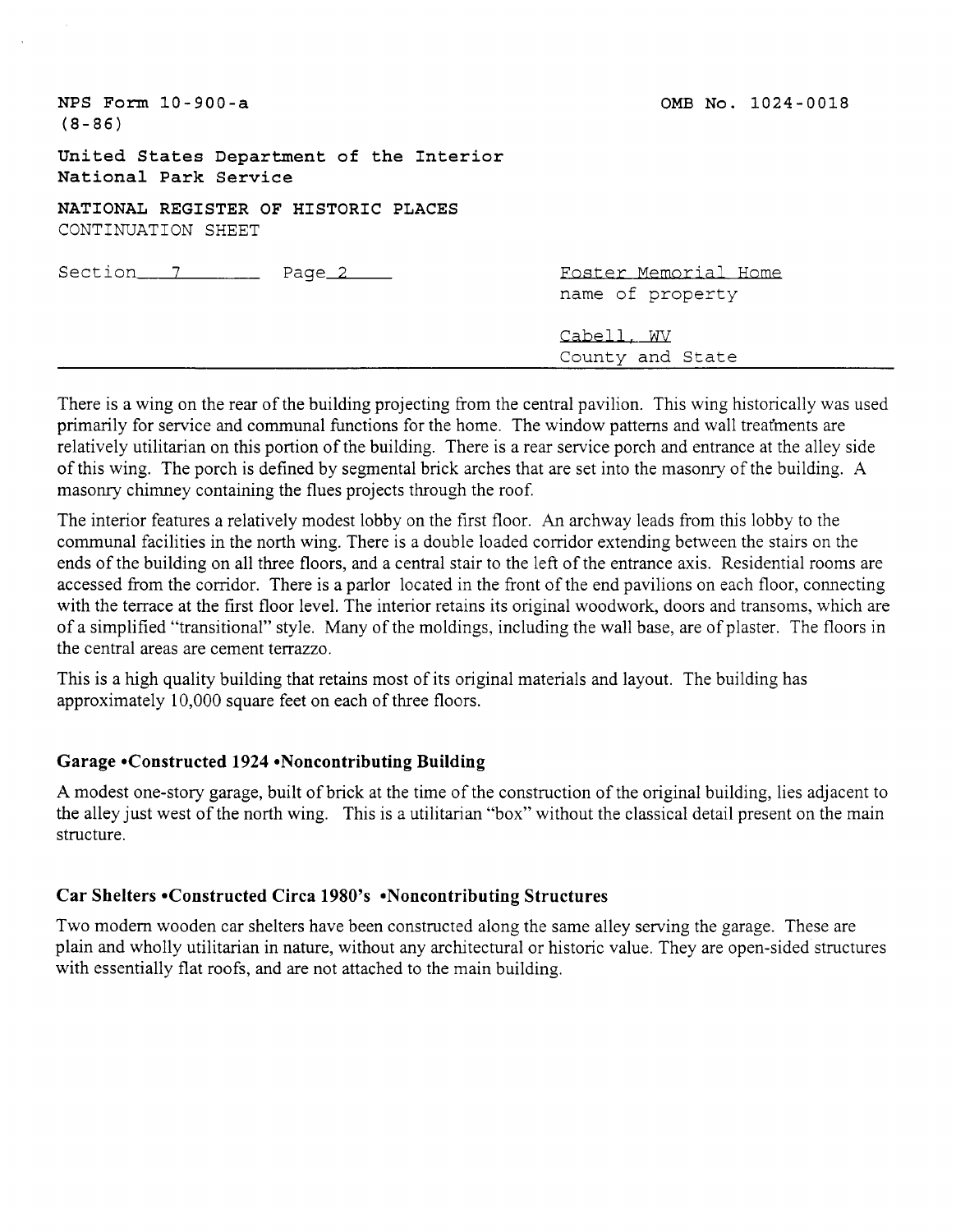**NPS Form 10-900-a (8-86) United States Department of the Interior National Park Service NATIONAL REGISTER OF HISTORIC PLACES**  CONTINUATION SHEET Section 7 Page 3 Foster Memorial Home OMB No. 1024-0<br>Foster Memorial Home<br>name of property<br>Cabell, WV<br>County and State

County and State

## **Summary:**

The Foster Memorial Home retains all of the character and most of the configuration of the 1924 structure. The exterior is essentially unchanged from the original except for the replacement of some of the doors with modem equivalents and the addition of a ramp for purposes of accessibility to the disabled. The interior has undergone some modifications. Dropped ceilings have been installed in many areas as required for the installation of modem building systems, including sprinklers for the purposes of fire safety. Doors have also been added as required to meet modem fire safety and access regulations. Some modem finish flooring materials have been installed. New partitions have been constructed, primarily outside of the major circulation routes. The character of the primary spaces, including trimwork, etc., has been maintained.

The image that this eminent facility presents to the community has changed very little over the years. Features have been added or modified only as required to meet modem standards and requirements; the original purpose of the building has endured. This continuity has become an important symbol to the residents of Huntington.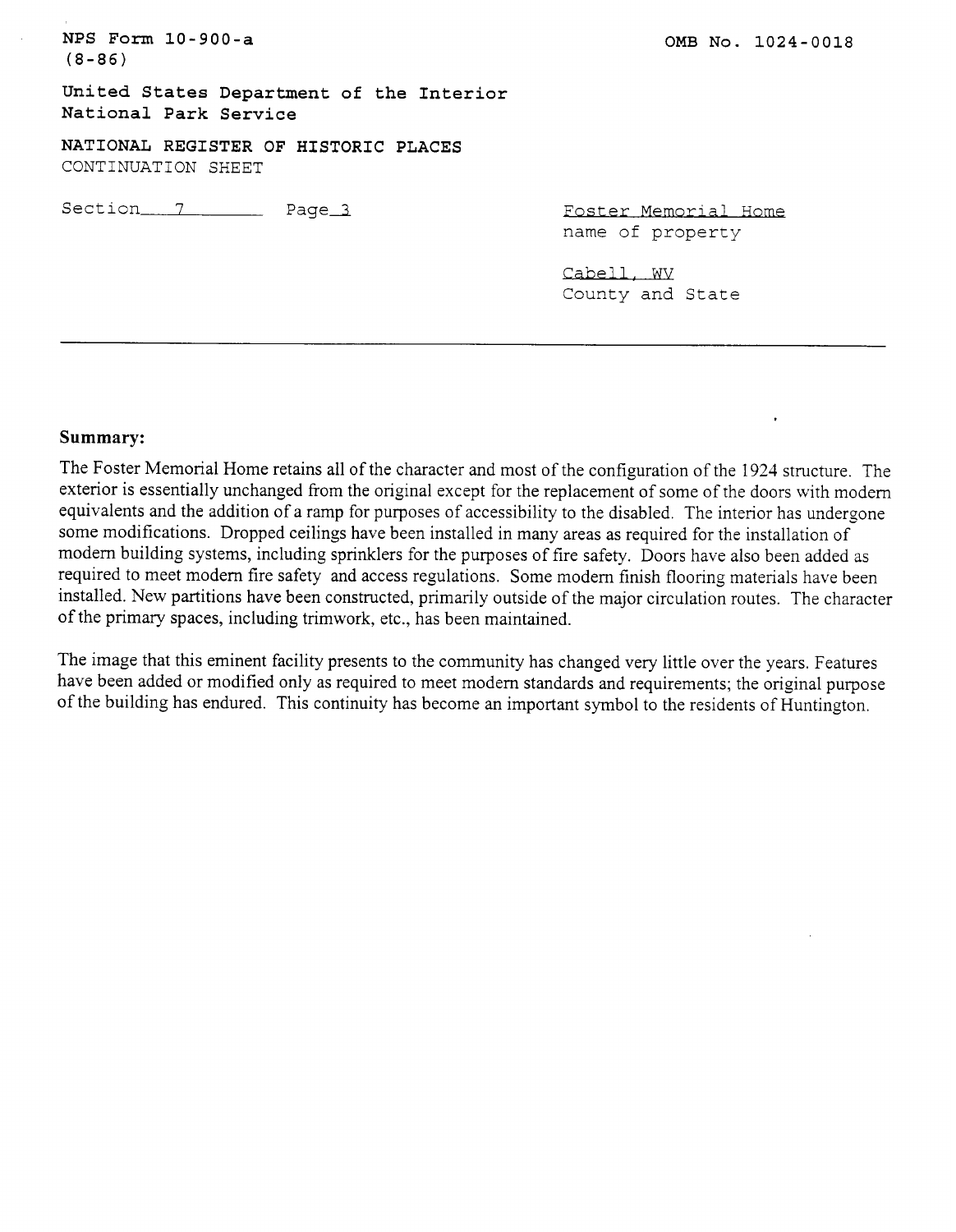**United States Department of the Interior National Park Service** 

**NATIONAL REGISTER OF HISTORIC PLACES CONTINUATION SHEET**  CONTINUATION SHEET<br>CONTINUATION SHEET<br>Section <u>8</u> Page 1 Foster Memorial Home<br>name of property

name of property Cabell, WV county and State

# **NARRATIVE STATEMENT OF SIGNIFICANCE**

The Foster Memorial Home, built in 1924, is a monument to the life and works of one of Huntington's founding fathers, Bradley Waters Foster (although the building was actually dedicated to the memory of his wife. Mary Huntington Foster). Mr. Foster endowed the Foster Foundation upon his death with the charge of creating a home for elderly widows. He was a leading citizen in the commercial life of Huntington; the Memorial Home, which was made possible by this prominence. is thus significant under Criteria B, in the area of Commerce. Both the Foster Foundation and the Foster Home are important institutions within the Huntington community and prominent symbols of its commitment to the support of the aged. and as such are significant in the area of Social History, under Criteria A. The building itself is a handsome and physically substantial structure in a Georgian Revival style that has served the needs of the community continuously for over seventy-five years. Its architecture represents the finest design and craftsmanship achievable in West Virginia at the time of its construction and is representative of similar institutions of the period. and therefore is significant in the area of Architecture under Criteria C.

# **Criteria: B Area of Significance: Commerce**

Bradley Waters Foster was one of the most prominent citizens of Huntington in its formative years. He was born in Maine in 1834 and married Mary Lenora Huntington in 1868 in Oneonta, New York. He relocated to Huntington in 1871, the year of its official founding, and lived there for the rest of his life. That same year, he started the business that was to become the Foster-Thornburg Hardware Company. which developed into a major regional wholesale supplier of hardware, furniture, plumbing and electrical supplies. and appliances. He was one of the organizers of the First National Bank, which became The First Huntington National Bank, and was the president of the Huntington Bank and Trust Company and the Huntington Land Company (formerly headed by Collis P. Huntington, the railroad magnate who established the city). Foster was also a member of the City Council, helped to organize and charter the Chamber of Commerce, and served on a committee to incorporate the city's first hospital. Through his various business and civic activities he helped to shape the commercial and civic life of Huntington. Many of the business leaders of the city passed through his offices. His extensive landholdings meant that he had a great deal of influence over the growth of the city. and his commercial interests were important to its economy.

The Foster Home is the physical manifestation of B. W. Foster's life and achievements in the field of commerce. It was made possible by Foster's accumulation of wealth over the years via his hardware business and his real estate company, as well as his prominent position in Huntington. Upon his death on March 32, 1922. he left his house at Fifth Avenue and Eleventh Street for the purpose of establishing a Children's Hospital. He also bequeathed the sum of \$800,000.00, a significant portion of his approximately one million dollar estate, to the Foster Foundation for what was to become his primary legacy- the construction and maintenance of a home for unmarried women over the age of 65. The Board of the Foundation, which was set up as a corporation, was made up of leading business owners in the city: D. E. Abbott, E. H. Thornburg, Robert L. Archer, C. P. Snow, Rufus Switzer and Hans Watts. These magnates, who were Foster's friends and business associates, agreed before his death to sit on this body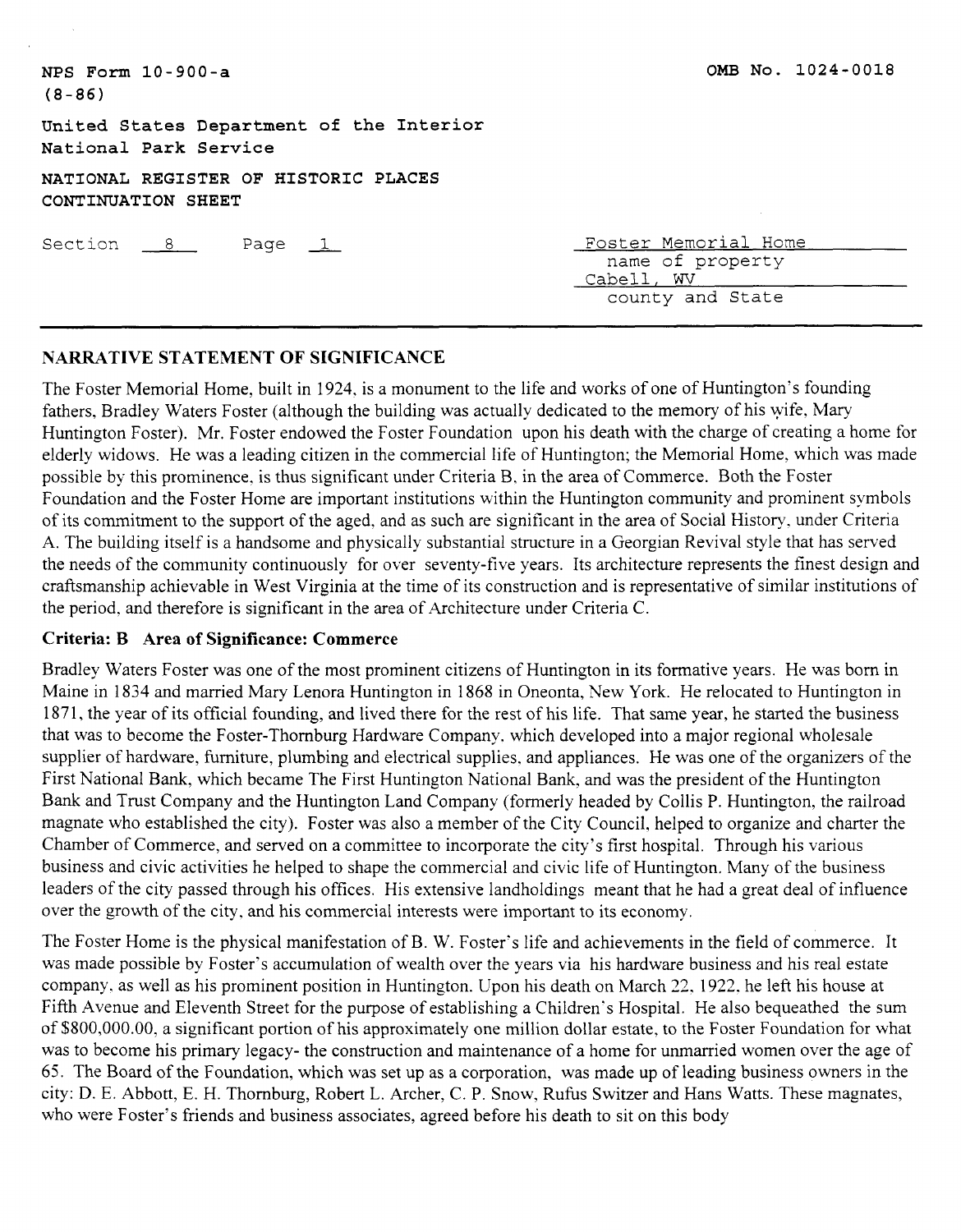| NPS Form 10-900-a<br>$(8 - 86)$                                   | OMB NO. 1024-0018                                                          |
|-------------------------------------------------------------------|----------------------------------------------------------------------------|
| United States Department of the Interior<br>National Park Service |                                                                            |
| NATIONAL REGISTER OF HISTORIC PLACES<br>CONTINUATION SHEET        |                                                                            |
| Section 8<br>Page $2$                                             | Foster Memorial Home<br>name of property<br>Cabell, WV<br>county and State |

without compensation. and procedures were set up to allow for new members to occupy vacant seats as they arose. The charter was also set up to allow other businessmen to bequeath sums, through the Foundation, for their own philanthropic purposes. Foster himself funded the endowment for the Foundation. \$250,000.00 was spent on the construction of the building, an enormous amount at the time. In his era. before governments could afford the social safety net that exists today, private citizens "of means" were the only entities with the accumulations of capital necessary for the establishment of the social institutions that denoted the transition to a more humanized society.

The Foster Memorial Home remains as the only surviving physical manifestation of Foster's prominence in the business community at this pivotal time in Huntington's history as it transformed itself from a rough-and-ready industrial center into a modern city.

# **Criteria: A Area of Significance: Social History**

The Foster Foundation and the Foster Memorial Home have been major factors in the social life of the city since their creation. They embody the community's civic pride and commitment to its residents in a tangible way. Public tours were conducted upon the building's completion in September of 1924; this event was thought to be important enough to merit the publication of announcements in the local newspapers.

Before the Home was constructed, little provision was made for the aged or indigent residents of Huntington. In fact, there were few "public" institutions. The city up to this point had been shaped by commercial interests, primarily the railroad and coal mining; it was originally founded by Collis P. Huntington solely because he needed a railhead in this area for the transfer of cargo to and from the Ohio river. This financial success eventually lead to the desire and means to provide for the less fortunate. The Home was set up entirely with funding from the Foundation without any public support at all, and was the only facility of its type in the region.

The widows formed their own society there, as the society outside the walls had no real place for them at this time; this is no doubt one of the most important reasons for the building's construction. The first Matron in charge, Miss Ada Van Ness, was apparently quite a powerful woman. Her personality and the mores of the time came through in the rules of the institution; for example, new residents were admonished that complaints about such things as the vegetables being served at dinner would not be tolerated and that they should be thankful to be there. Social events were held for the benefit of the inhabitants and the community, although apparently of a relatively modest nature as was thought appropriate for widows. The site around the Home was not used for activities in any kind of organized fashion.

The mission has changed very little over time, other than updating to meet present circumstances, and only recently have similar facilities been built in adjacent areas. Many of the current residents have lived in the facility for a number of years, as their mothers did before them. In 1924. the same year that the Memorial Home was completed, St. Mary's hospital was founded, the oldest hospital in Huntington, perhaps influenced by the example set by the Home (as noted above, Foster had a role to play in this area as well). St. Mary's continued as the only major hospital in the area until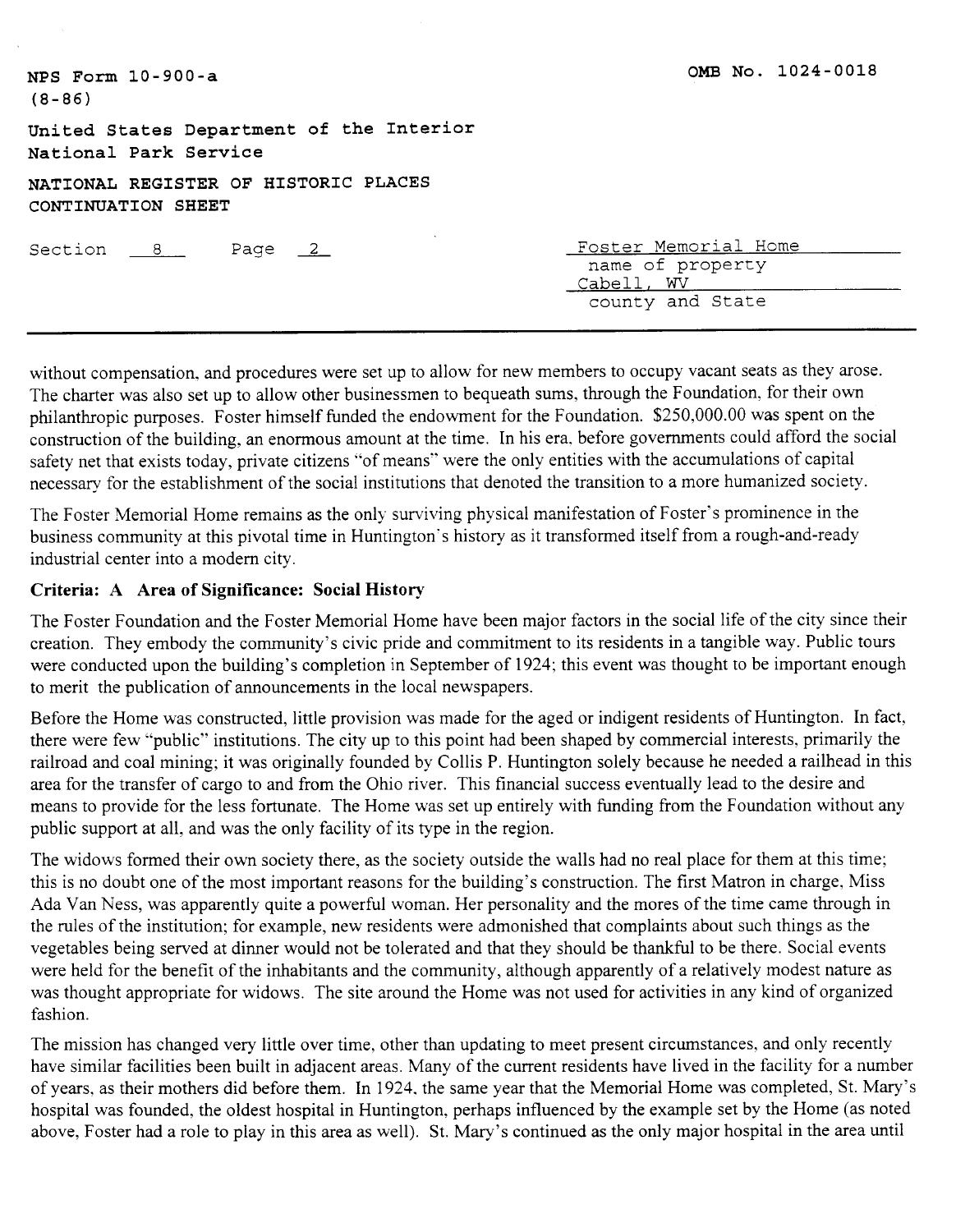| $NPS$ Form $10-900-a$<br>$(8 - 86)$                               | OMB No. 1024-0018                                                          |
|-------------------------------------------------------------------|----------------------------------------------------------------------------|
| United States Department of the Interior<br>National Park Service |                                                                            |
| NATIONAL REGISTER OF HISTORIC PLACES<br>CONTINUATION SHEET        |                                                                            |
| Section $8$<br>Page $3$                                           | Foster Memorial Home<br>name of property<br>Cabell, WV<br>county and State |

the 1950's. Some health care was administered in the Home as an adjunct to the primary function as a "home." and this aspect has become more dominant over the years as technology has developed, but it has always been essentially a residence rather than a medical facility; those needing serious medical care have been transferred elsewhere.

The Foundation has remained active in the community and has had a useful philanthropic purpose. It has continued its original function since it was established in 1922, serving to build and operate the Memorial Home and to aid others in setting up similar organizations. It has continued to this day to attract prominent citizens to its Board. Recently the Foundation has established a new retirement community, Woodlands, which has led to the present transfer of ownership. However. the facility itself will serve essentially the same function as in previous years. Its constancy and sense of permanence and tradition will continue to be important to the stability of the surrounding community.

# **Criteria: C Area of Significance: Architecture**

The architecture of the Foster Memorial Home is a derivation of traditional styles and construction methods in combination with progressive social intentions. The conservative nature of the design and the construction methods reflects the intention of its builders to erect a substantial structure expressing endurance and stability. The basic massing of the edifice is masculine and planar, composed of simple rectilinear blocks. in recognition of the solidity of the institution. However, aspects of the detailing- the palladian window motifs, the decorative flourishes. and especially the wooden portico with its "Temple of the Winds" columns- add a more delicate, feminine touch, as if to acknowledge the residents within. The building addresses the public street directly with its large portico and terrace, yet exhibits some reticence in the way it is buffered by this same terrace with its restricted entry, by the expanse of lawn, and by the relatively small size of the windows (as would have been considered appropriate for the elderly widows who lived there). This dual nature was also carried through in the function of the building- while it was presented as a place of unchanging tranquility. it also featured the latest concepts of the time. This stolid yet subtle scheme reflects the typical pretensions of the day while tempering these with a certain modesty and sensitivity that seem to be rooted in the personality of the city.

Sidney L. Day was a local architect of some prominence in the region, but of no great national significance. He seems to have been chosen because of his position in the community and connections with the members of the Board of the Foster Foundation. He visited facilities in several cities and incorporated their innovations into the home. An amenity that was thought to be very progressive at the time was the large assembly hall in the first floor of the north wing of the building, "where entertainments of various kinds may be given." Otherwise the building was built of solid masonry and was typical of its era, although larger and more impressive than most of the other buildings in the region; the newspapers called it "magnificent".

The Foster Memorial Home is a material demonstration of a general building type as modified by the social and aesthetic tendencies peculiar to Huntington.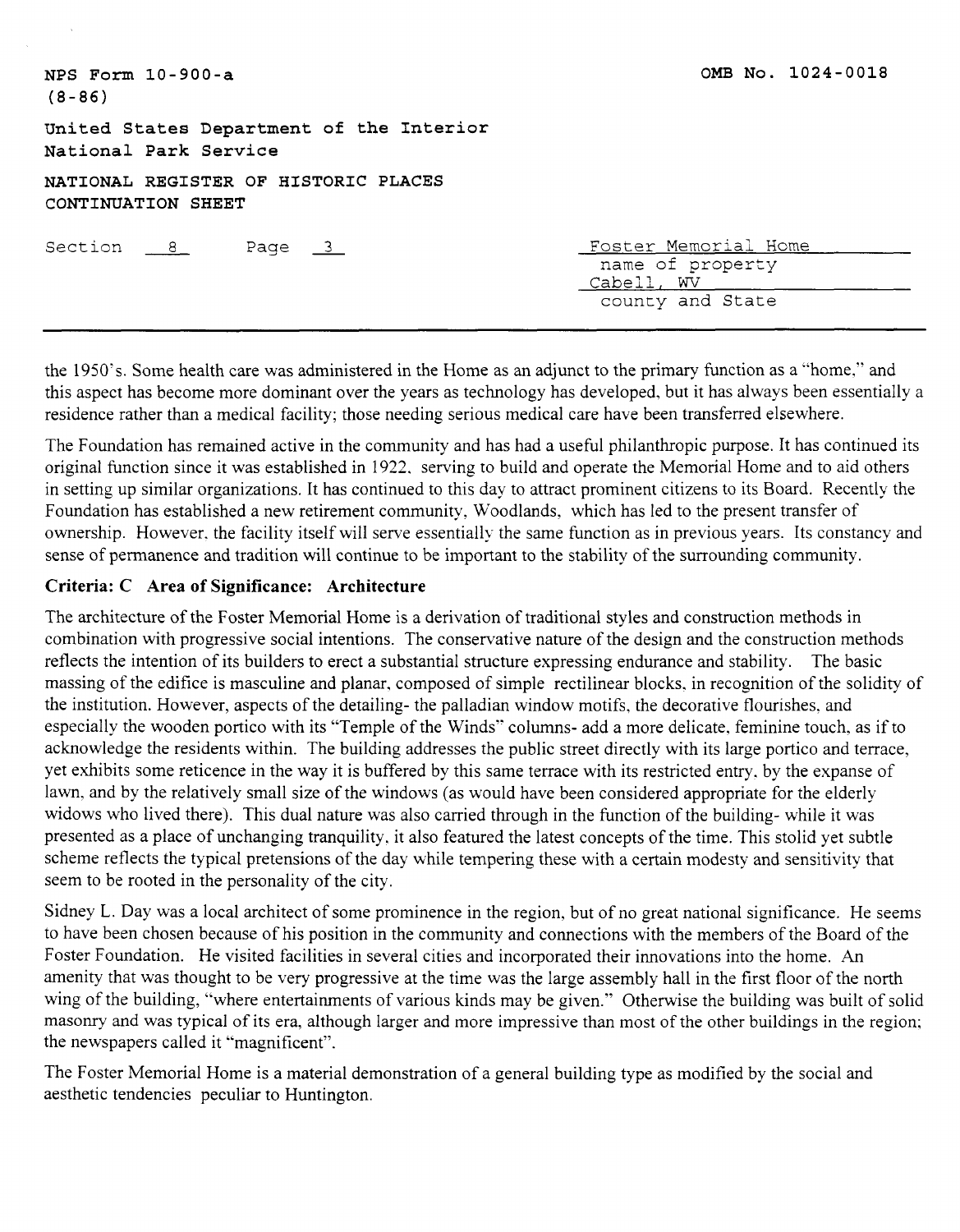| NPS Form $10-900-a$<br>$(8 - 86)$                                 | OMB No. 1024-0018                                                          |
|-------------------------------------------------------------------|----------------------------------------------------------------------------|
| United States Department of the Interior<br>National Park Service |                                                                            |
| NATIONAL REGISTER OF HISTORIC PLACES<br>CONTINUATION SHEET        |                                                                            |
| Section $8$<br>Page $4$                                           | Foster Memorial Home<br>name of property<br>Cabell, WV<br>county and State |

## **Summary:**

The Foster Home is a typical example of the type of structure that was intended to symbolize the importance and permanence of local institutions and their benefactors. It represents the maturing of the city and provides an historical connection to the evolution of the social structures in Huntington and their relationship to concurrent developments in other communities throughout the United States. This period saw the ascendancy of private philanthropic organizations in this country, before public agencies began to appropriate many of their traditional functions. The pristine condition of the building today demonstrates the care entailed in its creation and maintenance and is clear confirmation of its regional importance and historic integrity.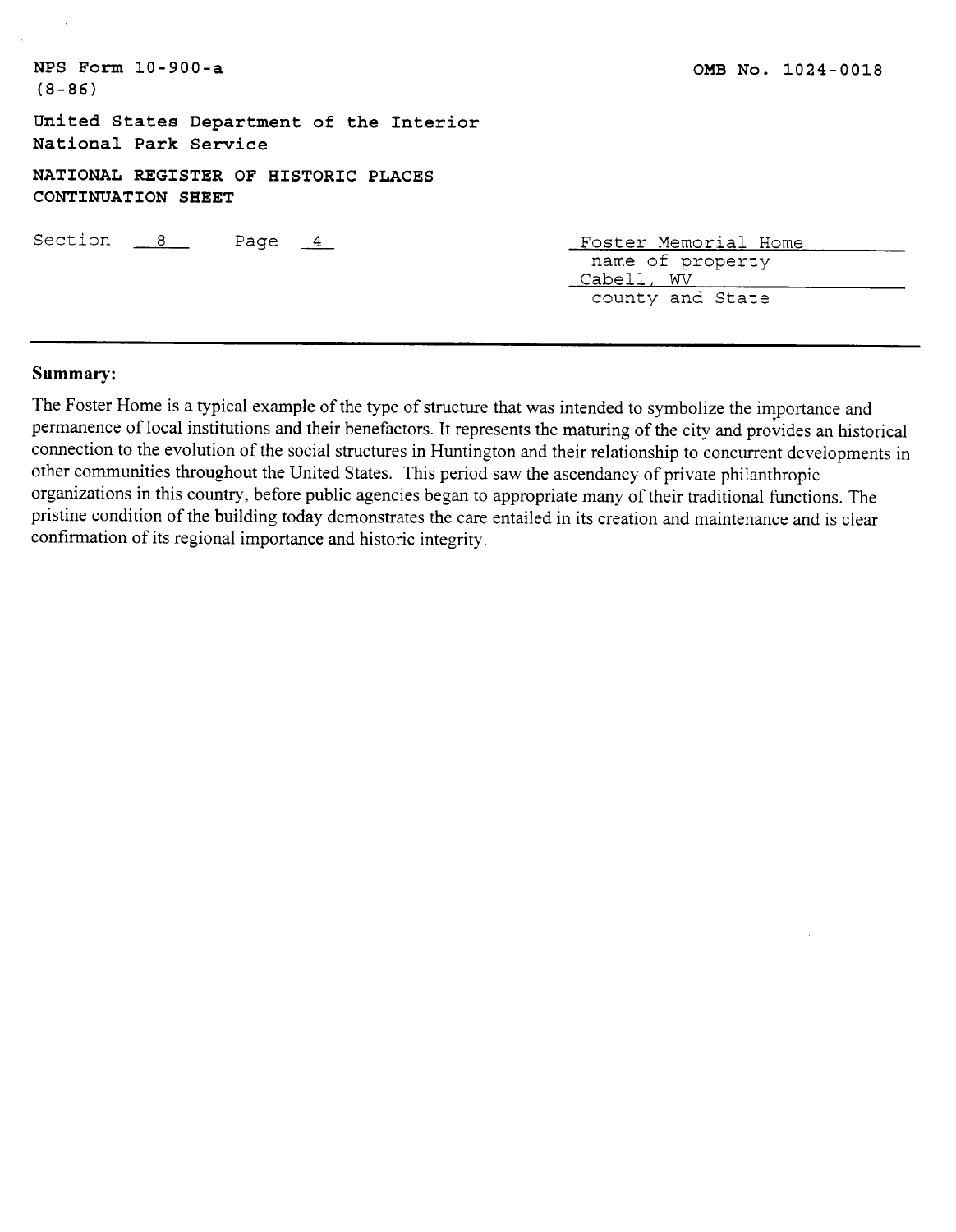**United States Department of the Interior National Park Service** 

**NATIONAL REGISTER OF HISTORIC PLACES CONTINUATION SHEET**  NATIONAL REGISTER OF HISTORIC PERCIS<br>
CONTINUATION SHEET<br>
Section 9 Page 1 Foster Memorial Home<br>
name of property

name of property Cabell, WV county and State

### **Bibliography**

Wallace, Seldon George. *Huntington Through Seventy-Five Years.* pp. 191 & 192. Huntington, WV: Archives of the Foster Foundation, 1947.

Wallace, Seldon George. *Cabell County Annuls and Families.* pp. 386-388. Richmond, VA: Garrett & Massie, 1935.

- "First Families of Huntington." Reprint from *The Huntington Advertiser.* Undated, pp. 15 & 16. Archives of the Foster Foundation.
- "Foster Estate Value is Found Near \$850,000.00." Huntington *Herald Dispatch.* 6 April 1922. Archives of the Foster Foundation.
- "New Building Completed At Cost Of \$250,000. Is Ready For Occupancy." Huntington *Herald Dispatch.* 12 March 1925. Archives of the Foster Foundation.
- "Foster Memorial Home for Aged Women to be Formally Opened for Inspection by Public Today and Tomorrow." Huntington *Advertiser.* 12 March 1925. Archives of the Foster Foundation.
- "Magnificent New Foster Memorial Home will be Ready in September." Huntington *Advertiser.* 1924. Archives of the Foster Foundation.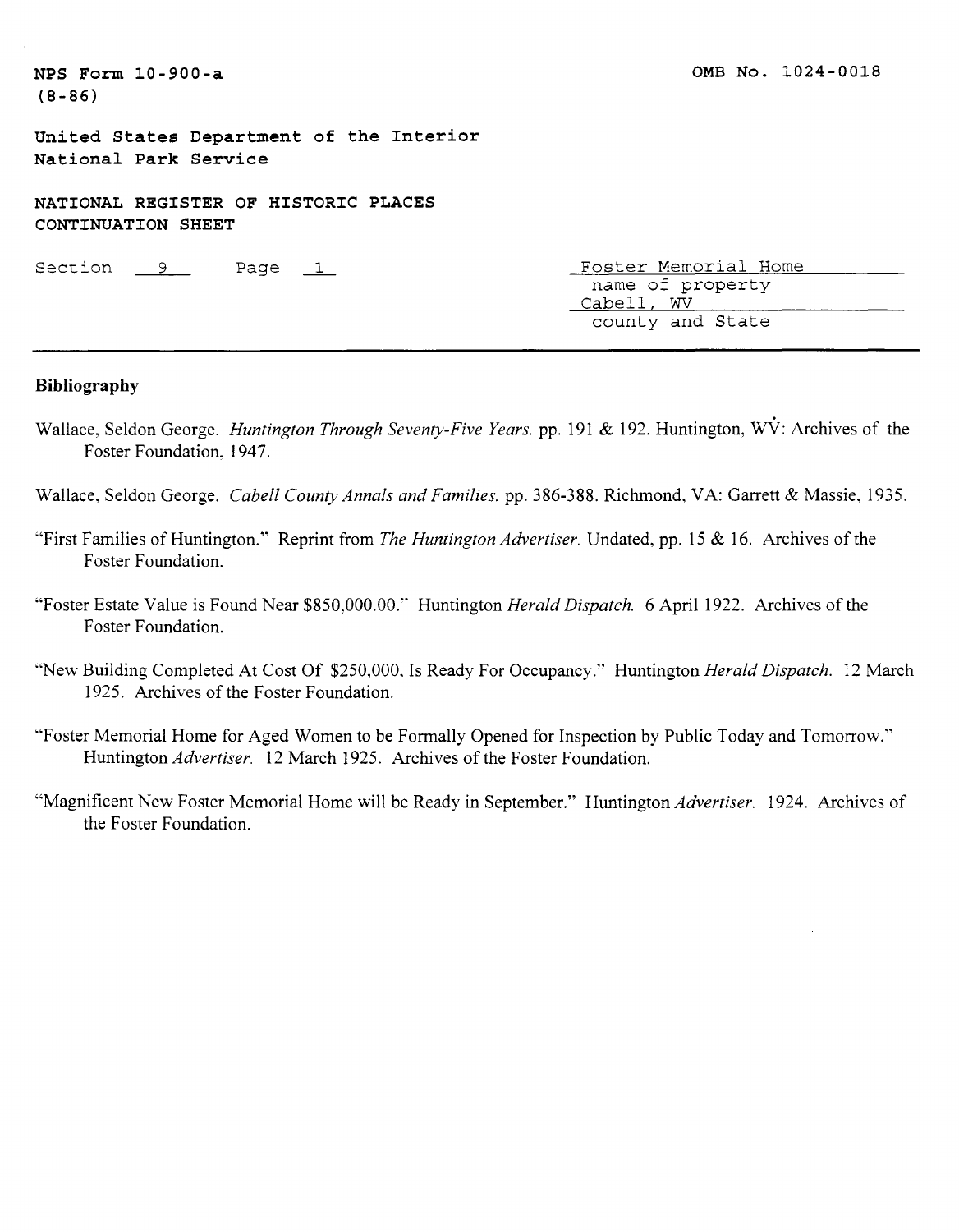**United States Department of the Interior National Park Service** 

**NATIONAL REGISTER OF HISTORIC PLACES CONTINUATION SHEET**  XAIIONAD REGISTER OF HISTORIC TERCE<br>CONTINUATION SHEET<br>Section 10 Page 1

Foster Memorial Home name of property Cabell, WV county and State

 $\bullet$ 

## **Verbal Boundary Description**

Please see attached Boundary and Topographic Survey, Drawing No. 4675, by Eastham and Associates Engineers and dated March 3, 1999. This survey is being used as the verbal boundary description.

## **Boundary Justification**

These boundaries were selected because they coincide with the historical limits of the property as they have existed since the building was constructed in 1924.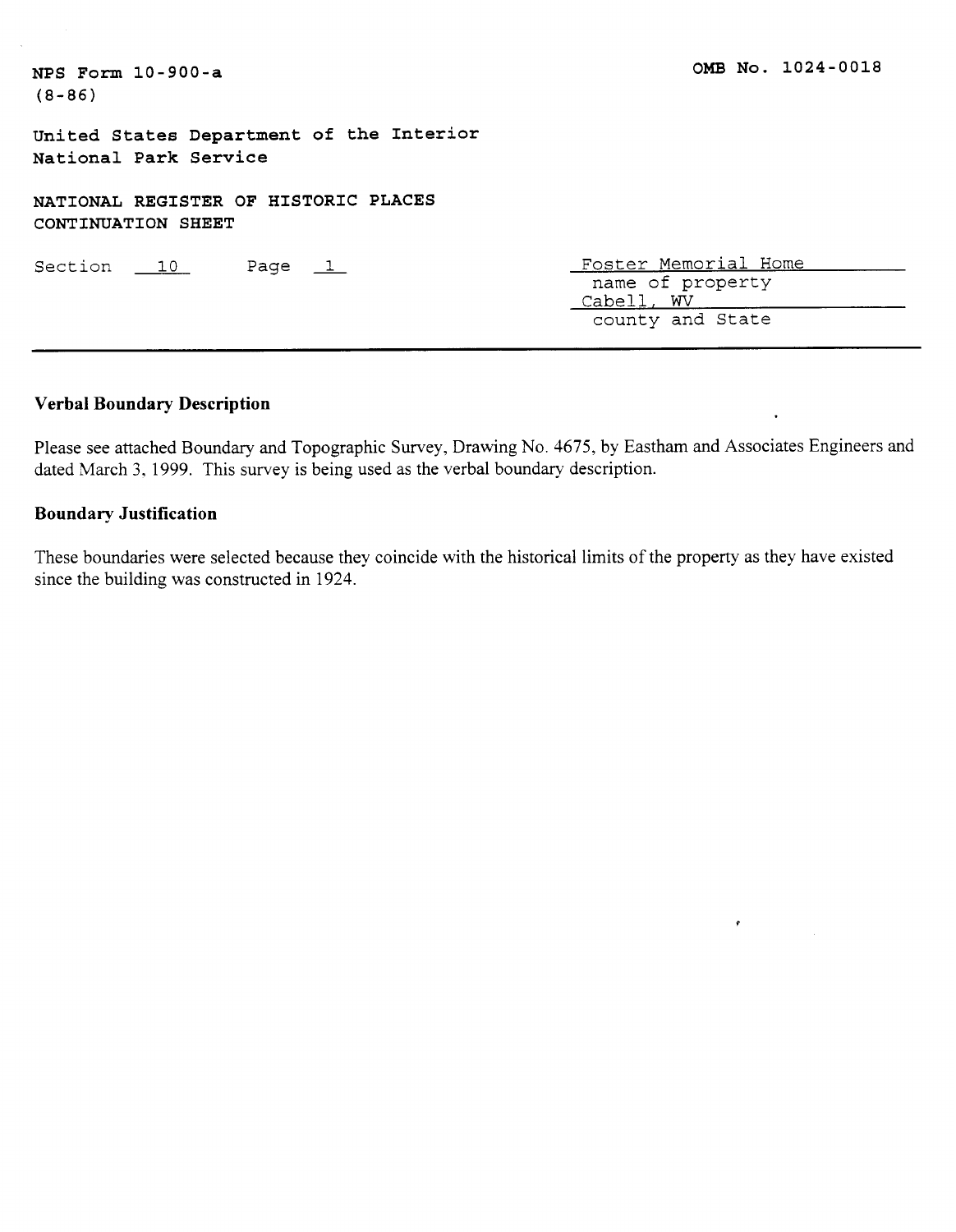$\bar{\alpha}$ 

**United States Department of the Interior National Park Service** 

**NATIONAL REGISTER OF HISTORIC PLACES CONTINUATION SHEET**  CONTINUATION SHEET<br>CONTINUATION SHEET<br>Section <u>Photo Page 1</u> Page <u>Foster Memorial Home</u><br>name of property

name of property Cabell, WV county and State

 $\bullet$ 

| <b>Name of Property:</b> | Foster Memorial Home |
|--------------------------|----------------------|
| Address:                 | 700 Madison Avenue   |
| Town:                    | Huntington           |
| County:                  | Cabell               |

Note: The above information applies to all photographs.

| Photographer:     | Mark Bias                                                             |
|-------------------|-----------------------------------------------------------------------|
| Date:             | June 2000                                                             |
| <b>Negatives:</b> | LukmireGrant Architecture<br>10001 Derekwood Lane<br>Lanham, MD 20706 |

Note: The above information on the photographer applies to the following photographs 1 through 8.

| Photo 1 of 17:        | View of main front from southwest (on Madison Avenue).                                                                                  |
|-----------------------|-----------------------------------------------------------------------------------------------------------------------------------------|
| <b>Photo 2 of 17:</b> | North side of East Wing and east side of North Wing from northeast (alley side).                                                        |
| <b>Photo 3 of 17:</b> | North side of West Wing and west side of North Wing for northwest (alley side). Carport<br>is visible in foreground with garage beyond. |
| Photo 4 of 17:        | Main entrance porch from south (Madison Avenue).                                                                                        |
| <b>Photo 5 of 17:</b> | Closeup: main entrance porch from south (Madison Avenue).                                                                               |
| Photo 6 of 17:        | East end of main block (East Wing) from the east. Madison Avenue is to the left.                                                        |
| <b>Photo 7 of 17:</b> | West end of main block (West Wing) from the west. Madison Avenue is to the right.                                                       |
| Photo 8 of 17:        | View of main front from southeast (on Madison Avenue).                                                                                  |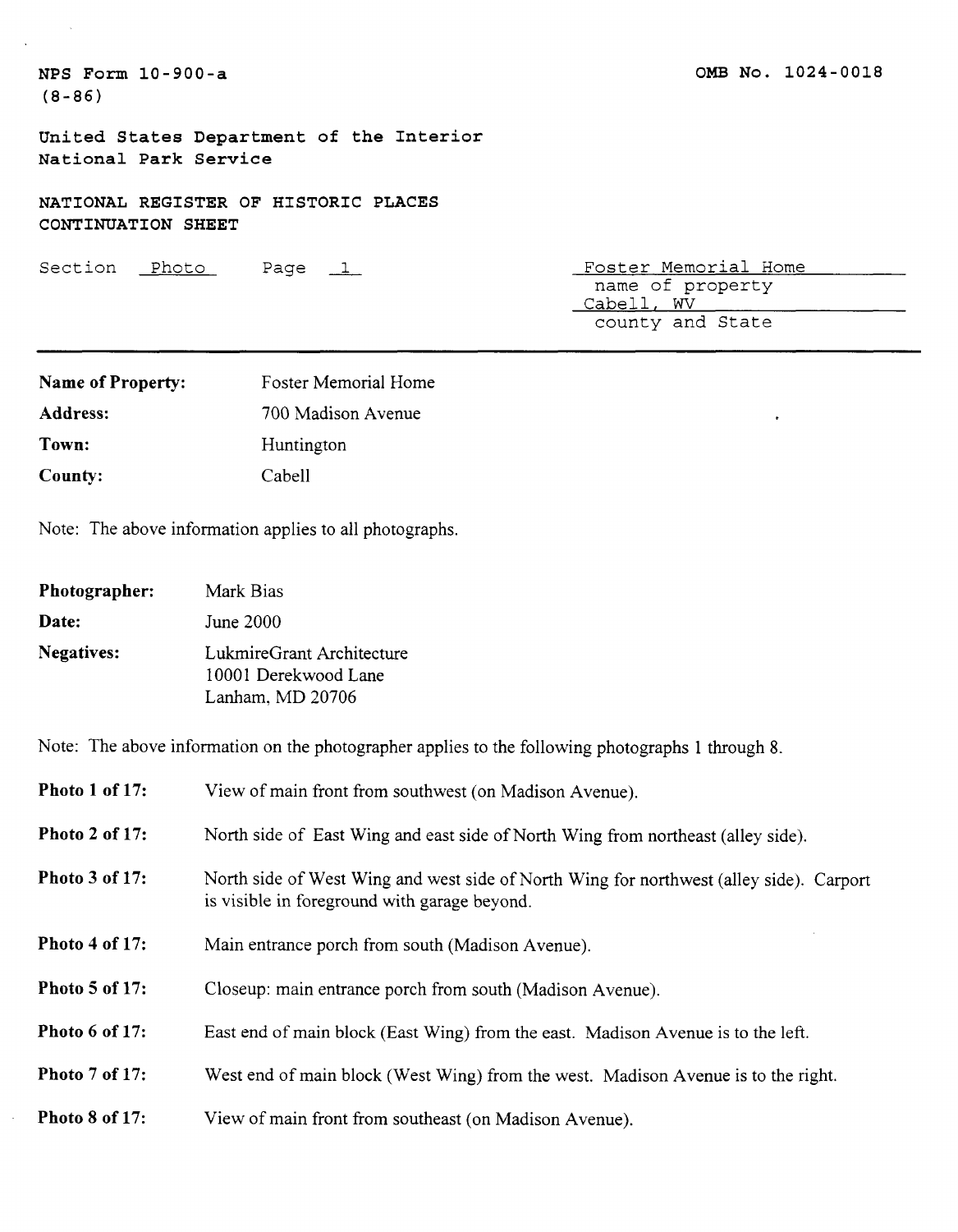## **OMB NO. 1024-0018**

**NPS Form 10-900-a (8-86)** 

 $\sim 10$ 

 $\mathcal{A}^{\mathcal{A}}$ 

**United States Department of the Interior National Park Service** 

**NATIONAL REGISTER OF HISTORIC PLACES CONTINUATION SHEET** 

Section Photo Page 2 Foster Memorial Home name of property Cabell, WV county and State

 $\bullet$ 

| Photographer:     | James Wilson                                                          |
|-------------------|-----------------------------------------------------------------------|
| Date:             | March, 2000                                                           |
| <b>Negatives:</b> | LukmireGrant Architecture<br>10001 Derekwood Lane<br>Lanham, MD 20706 |

Note: The above information on the photographer applies to the following photographs 9 through 16.

original is located at the offices of LukmireGrant.

| Photo 9 of 17:         | Alley elevation of rear service wing.                                                                                                                                              |
|------------------------|------------------------------------------------------------------------------------------------------------------------------------------------------------------------------------|
| <b>Photo 10 of 17:</b> | Building at western end of front (south) terrace, showing parlor entry.                                                                                                            |
| <b>Photo 11 of 17:</b> | Stair entry porch, west end of building.                                                                                                                                           |
| Photo 12 of 17:        | "Temple of the Winds" column capital at main portico.                                                                                                                              |
| Photo 13 of 17:        | Parlor mantel.                                                                                                                                                                     |
| Photo 14 of 17:        | Dining room interior $(1st Floor)$ .                                                                                                                                               |
| Photo 15 of 17:        | Original bronze plaque.                                                                                                                                                            |
| Photo 16 of 17:        | Railing at stairway.                                                                                                                                                               |
| Photo 17 of 17:        | Historical postcard of the Foster Memorial Home, 1925 (south or Madison Avenue elevation).<br>This view is now somewhat obscured by mature trees. The photographer is unknown; the |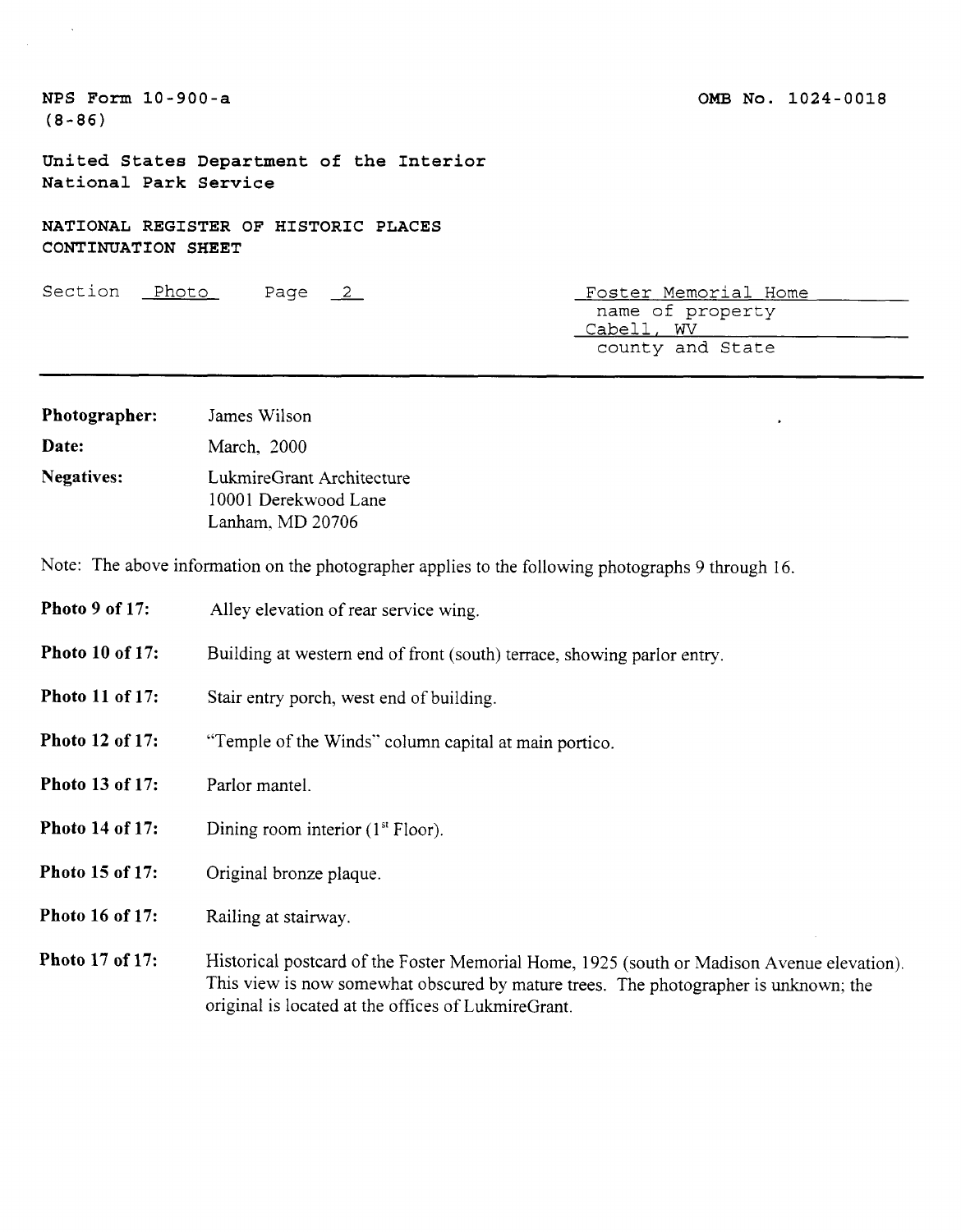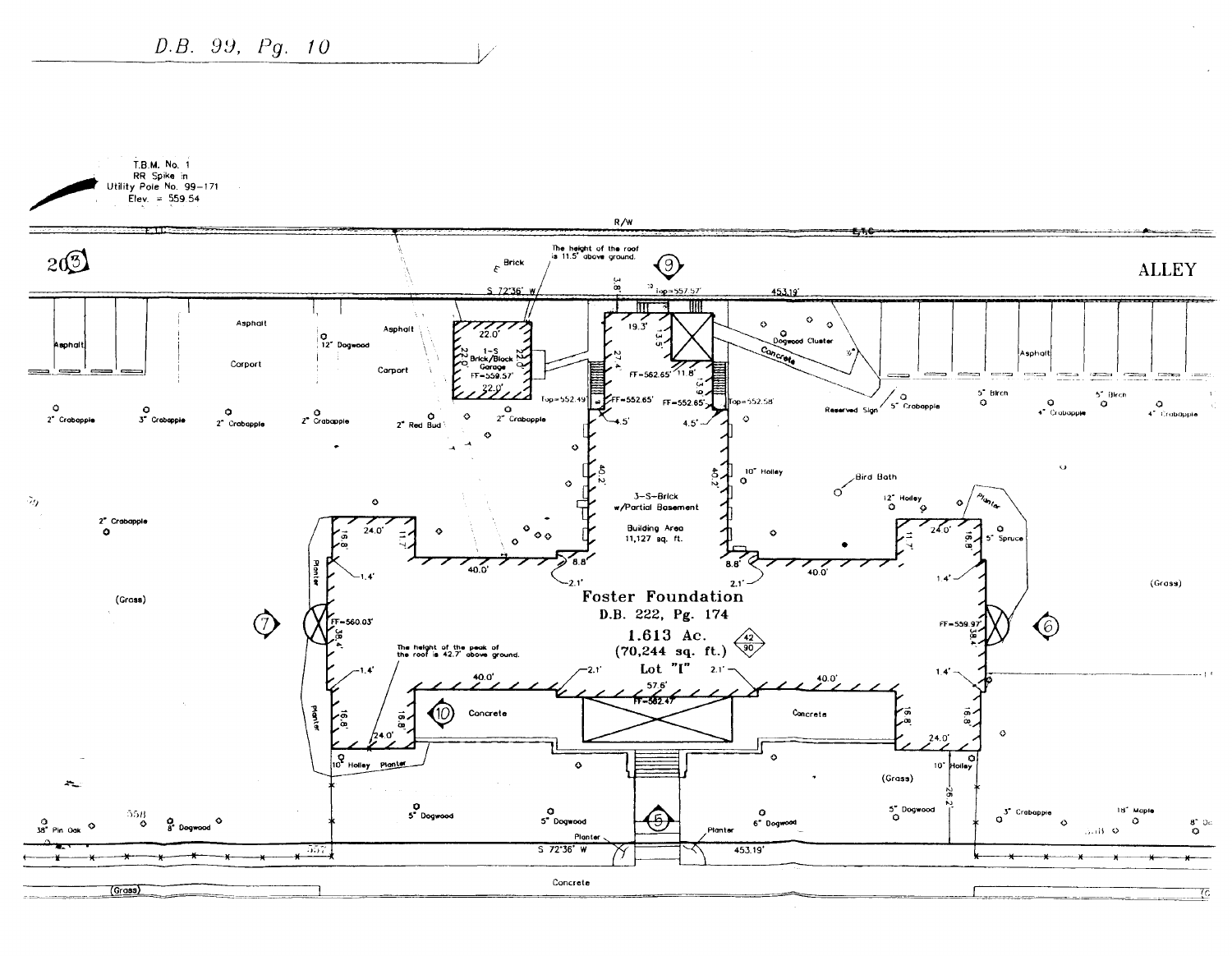

 $S<sub>1</sub>$ MEMORIAL  $Hewe$ 

 $\sqrt{7}$  $371940$ 

4252420

HUNTINGTEN